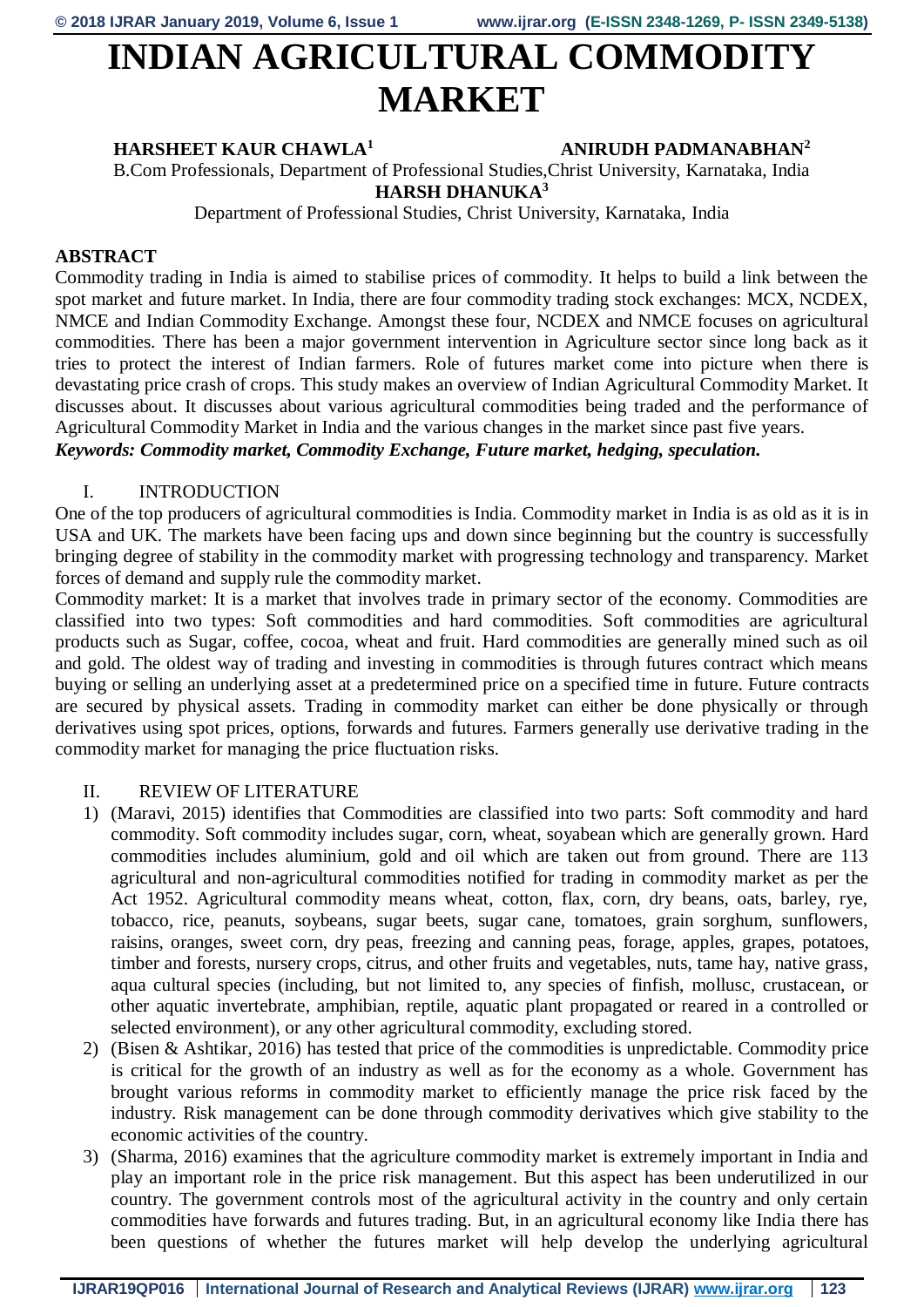**© 2018 IJRAR January 2019, Volume 6, Issue 1 www.ijrar.org (E-ISSN 2348-1269, P- ISSN 2349-5138)**

commodity market. But, the spread of the commodity market network and value of trade shows the high performance in this field.

- 4) (Bansal, Dadhich, & Ahmad, 2014) examines that over the years the commodity market in India has grown and especially certain commodities like metals that have been traded excessively. There was a ban on commodity trading in India and it was lifted during the early 2000's. Since then the value of commodities traded has been on the rise and the main contribution is from metals but, agro commodities is not far behind. But, over the last few years, the agriculture commodities have not seen an increase in value. The value traded has been varying at a constant pace and there are no new developments in this area.
- 5) (Chhajed & Mehta, 2013) evaluates that the pricing strategy may be effective for some commodities but for not all commodities. If changes in spot prices drive changes in futures prices, efficient hedging strategies can be formulated; whereas if changes in futures prices drive changes in spot prices, efficient speculation strategies can be formulated. Further, causality can be used in forecasting commodity spot and futures prices.
- 6) (V.N & Vittala, 2017) through the paper has observed that price volatility has an effect on the Indian agriculture commodity market. These price fluctuations are caused due to various internal and external factors. The spot prices and future prices have a direct relationship. There is high risk due to unprecedented volatility in prices and hedging is the best way to achieve price risk management. Trading and settlement of the agricultural commodities are affected by the factors of demand and supply.

#### III. RESEARCH DESIGN

Scope of the study: This study is done for agricultural commodities trading for past five years to analyze the changes in the agricultural commodity market.

Objective of the study:

- 1. To evaluate the performance of agricultural commodity market.
- 2. To analyze the changes in the agricultural commodities market.

Source of Data: The study is based on Indian Agricultural Commodity Market. The study is done for past five years and it is descriptive in nature under Applied Research. The data and literature is taken from secondary source which involves Journals, Articles, Research Papers and various internet sources like [www.mcxindia.com,](http://www.mcxindia.com/) [www.nmceindia.com](http://www.nmceindia.com/) and other publications. There is no tool used to determine the fluctuations in the value and quantity of commodities traded over the last five years. It is based on the performance of agricultural commodities market.

Limitations of the study:

There is lack of data due to change in Regulatory body ( FMC to SEBI ). Analysis of large data is not possible.

#### IV. DATA ANALYSIS

Table 1 shows the total number of commodity futures and options traded from the year 2014 to 2019.It bifurcates the data into traded contracts (lots), quantity and the total value of commodities traded.

| Instrument    | Year | Traded         | Quantity (000's) | Value<br>Total |
|---------------|------|----------------|------------------|----------------|
| Type          |      | Contract(Lots) |                  | (Lacs)         |
| <b>FUTCOM</b> | 2014 | 133751848      | 98449174.05      | 526149936.17   |
| <b>FUTCOM</b> | 2015 | 216346961      | 119547861.94     | 555164431.85   |
| <b>FUTCOM</b> | 2016 | 245077515      | 136350689.67     | 611154045.46   |
| <b>FUTCOM</b> | 2017 | 198589526      | 123972472.16     | 512604887.45   |
| <b>OPTFUT</b> | 2017 | 25036          | 25036.00         | 743884.01      |
| <b>FUTCOM</b> | 2018 | 229253822      | 141054361.50     | 636555347.69   |
| <b>OPTFUT</b> | 2018 | 1085808        | 565367.61        | 15144454.26    |
| <b>FUTCOM</b> | 2019 | 22210100       | 10535248.54      | 49946844.12    |
| <b>OPTFUT</b> | 2019 | 142086         | 33073.26         | 860301.79      |

Table 1: Commodities traded in India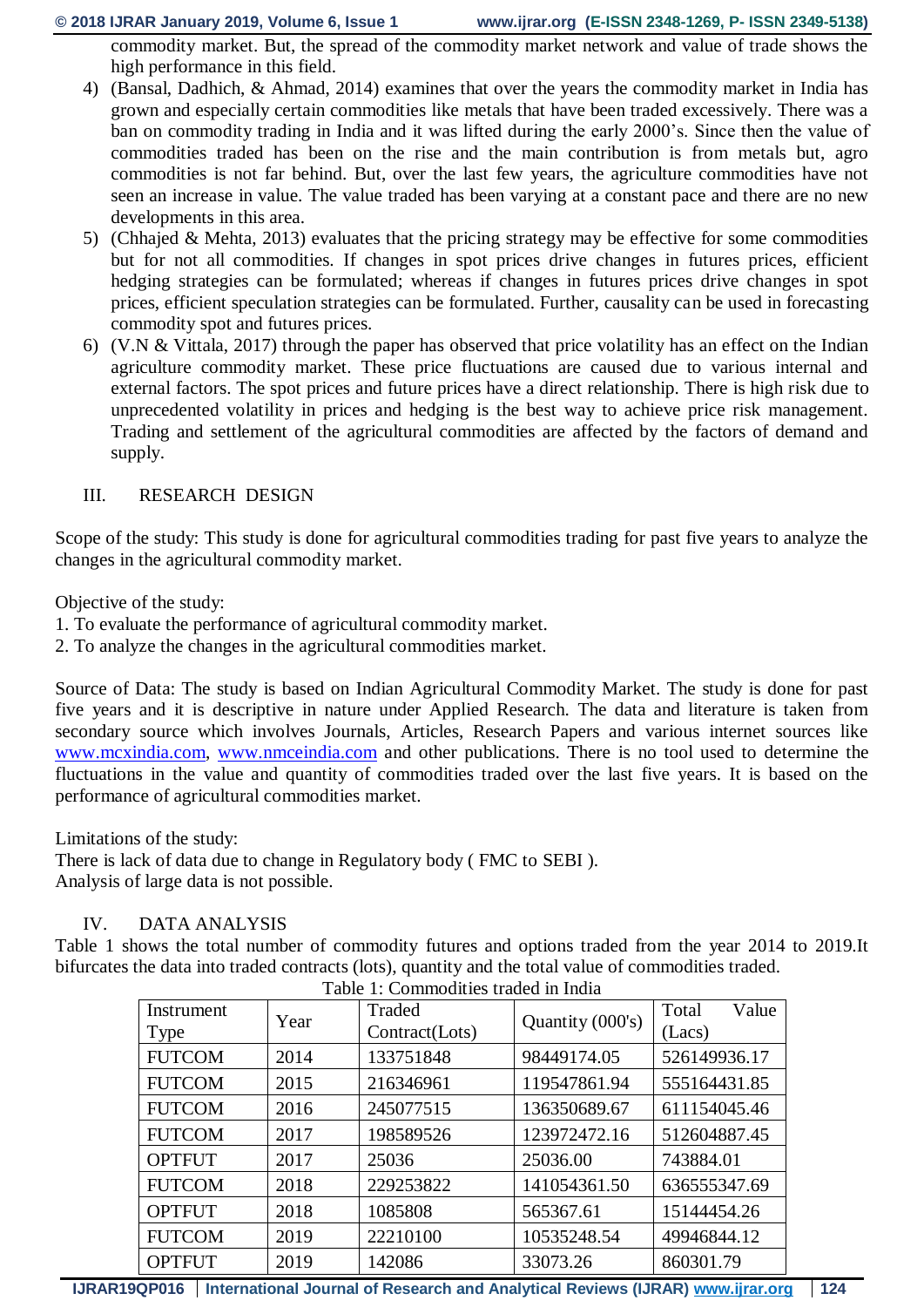From the year 2014 till 2016, there is an upward trend in the value of futures commodity trading. The value was Rs 526149936.17 lakhs, Rs 611154045.46 lakhs in 2014 and 2016 respectively. The number of traded contracts in 2016 was higher than that in 2014. In 2017, the value of futures commodity decreased as the number of traded contracts (lots) and the quantity decreased. In 2018, the value of futures commodity increased and in 2019, it again decreased.



Analysis of Option Futures Contract from the year 2017 to 2019: In 2017, the total value of Option Futures was Rs 743884.01 lakhs. There was an increase in the total value in the year 2018 which was Rs 15144454.26 lakhs because of increase in the traded contracts and quantity of Option Futures. In the year 2019, there was a decrease in the total value and the value was Rs 860301.79 lakhs.

| Instrument    | Year | Traded         | Quantity (000's) | Value<br>Total |  |  |
|---------------|------|----------------|------------------|----------------|--|--|
| Type          |      | Contract(Lots) |                  | (Lacs)         |  |  |
| <b>FUTCOM</b> | 2014 | 3930662        | 12083973.57      | 13407180.54    |  |  |
| <b>FUTCOM</b> | 2015 | 3418027        | 10037313.64      | 11652928.96    |  |  |
| <b>FUTCOM</b> | 2016 | 3216150        | 11909904.94      | 13622238.65    |  |  |
| <b>FUTCOM</b> | 2017 | 2437131        | 8705198.52       | 11730932.92    |  |  |
| <b>FUTCOM</b> | 2018 | 1947383        | 6530345.83       | 10713550.02    |  |  |
| <b>FUTCOM</b> | 2019 | 130532         | 445648.04        | 699039.15      |  |  |

Table 2: Agricultural commodities traded in India

Table 2 shows trade contracts, quantity and total value of Agricultural commodities in India from the year 2014 to 2019.

There has been continuous decrease in the traded contracts (lots) from 2014 to 2019. In 2014, the traded contracts for Agricultural Future Commodity 3930662 and in 2019 it is 130532. Also, there was a decrease in quantity of Agricultural Future Commodity initially then in 2016 it increased and again started declining from 2017 onwards. This is the reason why the total value decreased initially then increased in 2016 and again started declining from 2017 onwards.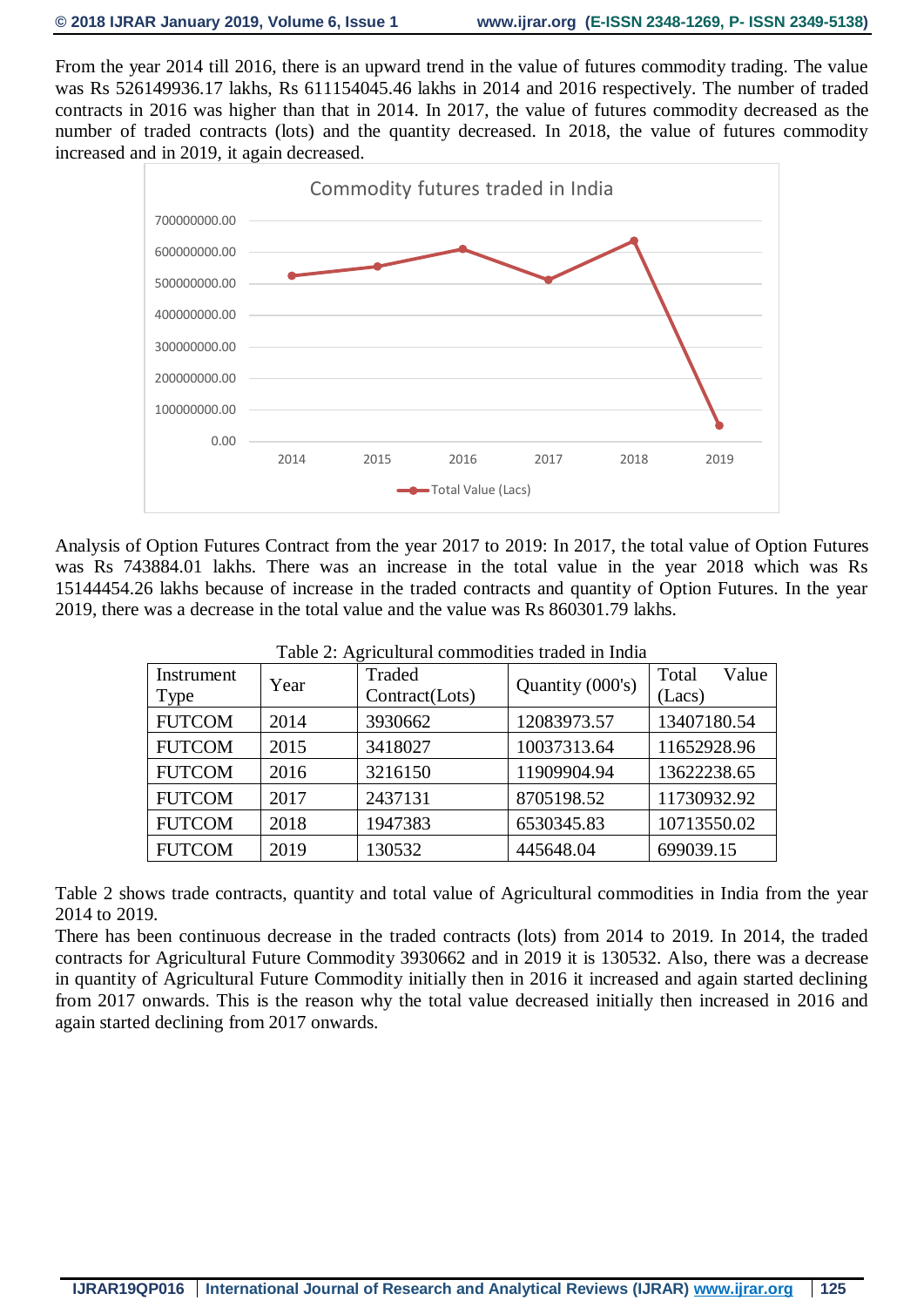

Out of the total value of Commodity futures and Options; 2.55% is contributed by Agricultural Commodity futures in 2014, 2.1% in 2015, 2.23% in 2016, 2.29% in 2017, 1.68% in 2018 and 1.4% in 2019.

#### V. FINDINGS

Over the course of the last five years, it is observed that not just agro commodities, but the value of commodity market in India has been going down. Some of the main reasons for this decline in agricultural commodity market:

- Hedgers are the majority among those trading in agricultural commodity futures and the regular investors have better options which give better returns.
- There is a huge uncertainty over the agro commodities as the regulatory authorities have suspended trading in such commodities at regular intervals over the last 10 years.
- The Commodities Transaction Tax(CTT) was introduced in the year 2013 and this forced many traders to look for other trading options as the CCT reduced their margins
- The NSEL scandal played a major role in the decline as many investors lost their money due to it.
- In 2015, SEBI started to control the FMC, the commodities market regulator. This brought some relief, but by 2016 measures were taken to increase the initial margin and reduce the maximum position limit. This again added to the existing problems.
- The big blow came in the form of demonetisation which reduced the cash holdings of investors, hence affecting the trade volumes.

### VI. CONCLUSION

The only positive over the last few years is that there has been large participation of hedgers in the agricultural commodities and this accounts to a large percent of the total volume. The future of agricultural commodities looks rather uncertain, but with the technology there is, there can be a lot expected, especially in terms of the system of trading. We cannot expect a sudden boom not an increase in trading activity at a high rate, but it is expected to perform better than the current scenario.